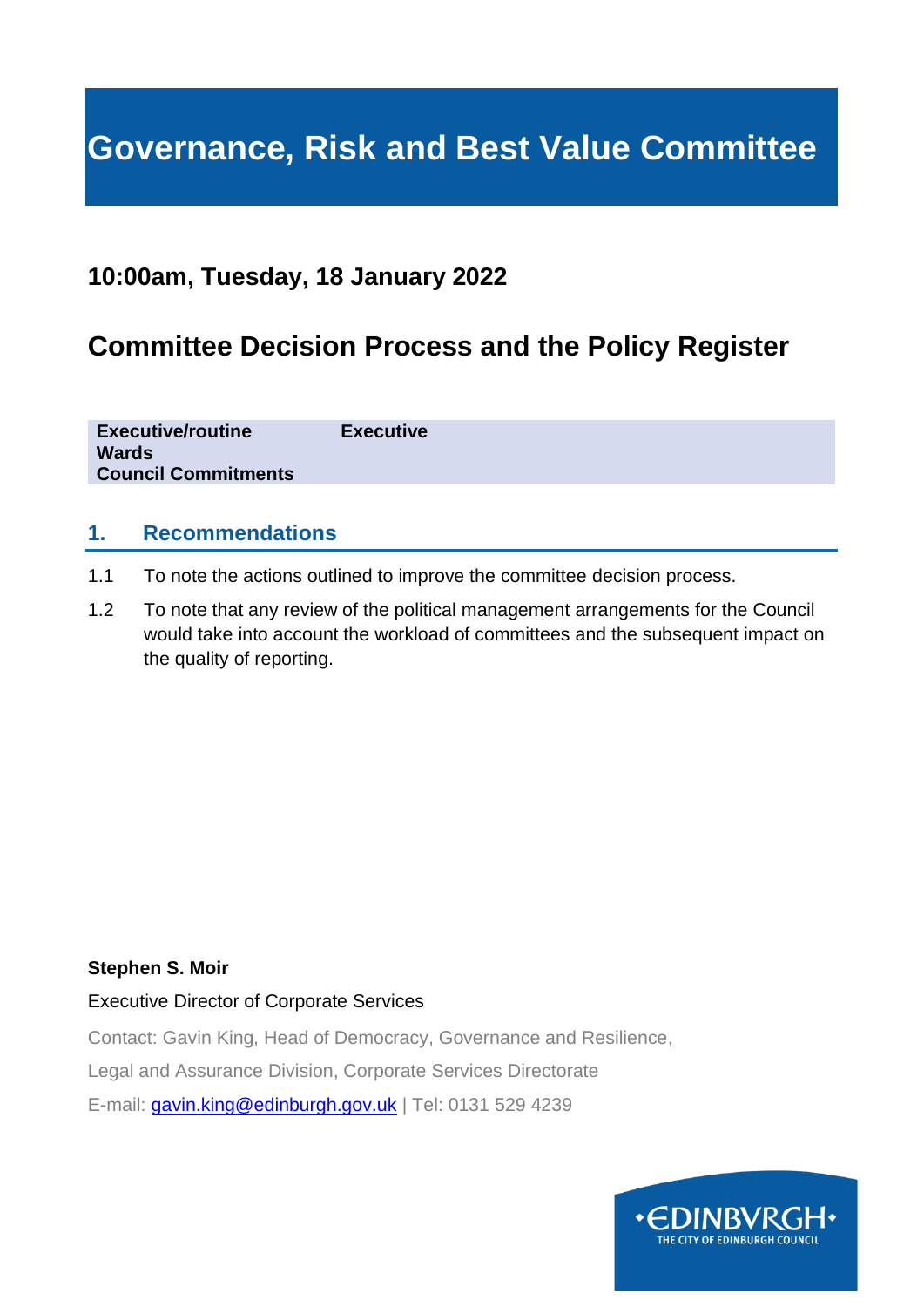**Report**

# **Committee Decision Process and the Policy Register**

# **2. Executive Summary**

2.1 This report analyses the processes that surround committee reporting and highlights some improvements. The report also covers the review of the Policy Management Framework, updating committee on the actions taken in response to the audit.

### **3. Background**

- 3.1 On 21 September 2021, the Committee requested a report in two cycles covering:
	- 3.1.1 How formal and informal committee and council actions are taken forward by officers following committee decisions and commitments made by directors and other officers in the course of committee business;
	- 3.1.2 The process followed by Committee Services to notify directorates of actions to be taken forward from Council and Committee decisions and how they are tracked;
	- 3.1.3 The protocols for officers carrying out agreed actions; and,
	- 3.1.4 A review of 2 specific cases and lessons learned.
- 3.2 On 9 November 2021, the Committee requested that a written report on the outcomes of the review of the Policy Register be brought to committee in January 2022 to be considered at the same meeting as the Committee Decisions Report.

# **4. Main report**

#### **Process following Committee Decisions**

- 4.1 There are a range of committee documents that support the management of committee decisions. These cover informing directorates of the decision and the tracking of committee reports:
	- 4.1.1 Action Sheets;
	- 4.1.2 Minutes;

Governance, Risk and Best Value Committee – 18 January 2022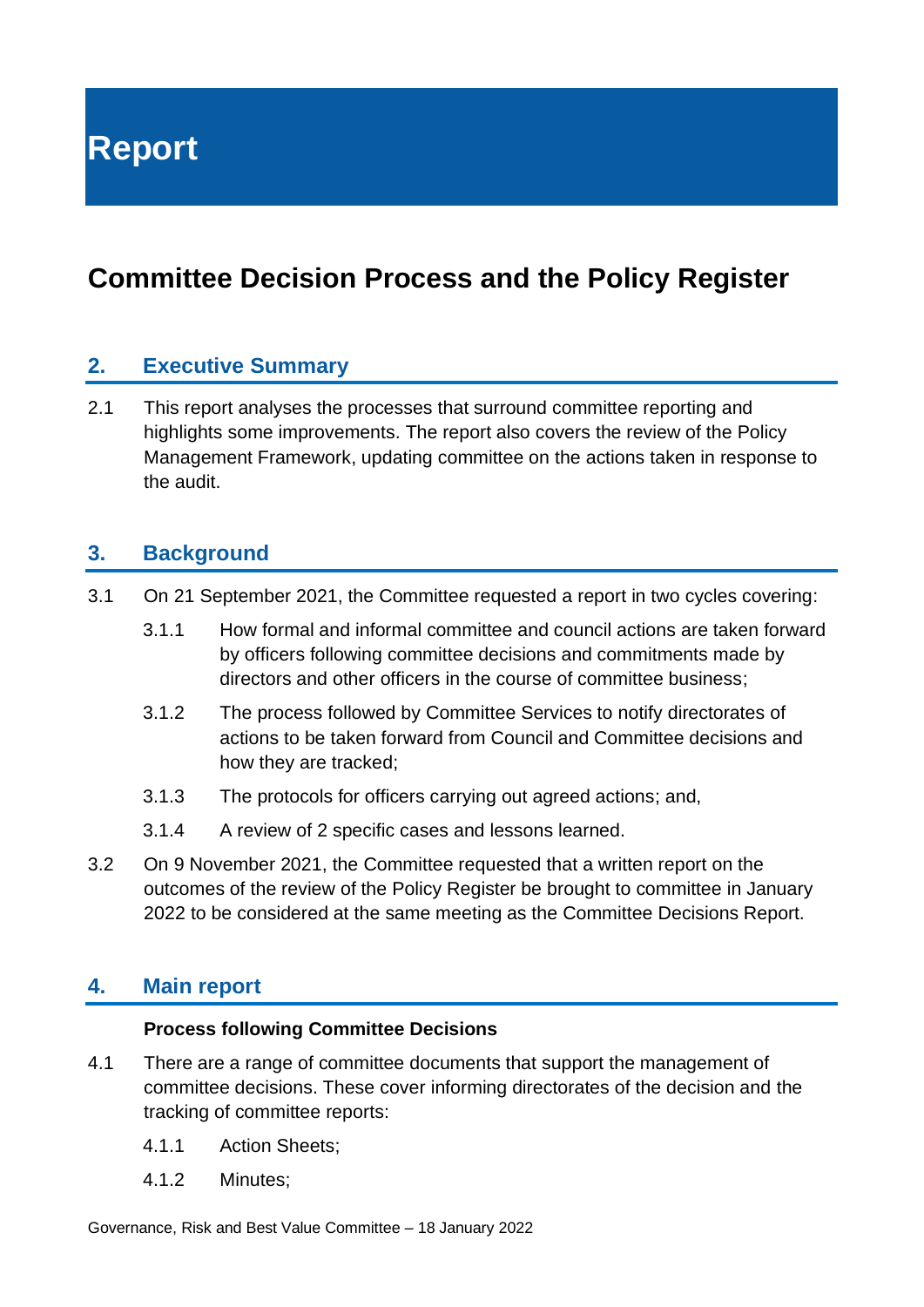- 4.1.3 Rolling Actions Logs; and,
- 4.1.4 The Report Schedule.
- 4.2 Following a decision at the Council or a Council committee, action sheets are produced which outline the formal decision of the committee but also includes informal agreements such as a commitment to circulate a report or briefing note. The action sheets identify the relevant executive director and lead officer and are circulated the day of or the day after the meeting. Directorates then issue the instruction to the relevant officer to write the report. A member's action sheet covering informal requests and commitments is also produced for Council.
- 4.3 Minutes are also produced which contain the legal record of the committee decision. However, it is expected that directorates will have progressed implementation of the decision through the action sheet.
- 4.4 Committee decisions are tracked through use of the rolling action logs and the committee report schedule. Each document has a different role although the report schedule is designed to cover all reports to committees.
- 4.5 Committee decisions that require further reports or briefing notes are included in the rolling action log. Rolling actions logs are submitted to every normal meeting of committee, and every six months to Council. Prior to submission to committee or Council, draft rolling actions logs are circulated to directorate officers to review and provide any updates relating to their outstanding actions. For longer-term pieces of work, officers will provide updates via the rolling actions logs or the business bulletin, if more detail is required. Actions may also be transferred to other committees if, for example, they tie into a larger piece of work or project under another committee's terms of reference. When reviewing rolling actions logs, officers may advise that an action has been completed, in which case the action will be recommended for closure at the next meeting of committee or Council.
- 4.6 Future reports are included in the report schedule which is updated regularly and circulated every week. It includes report titles, responsible directorate and division and the lead officers for each report and covers the following three month period.
- 4.7 There will be occasions where officers determine that a change in information or circumstances mean that a report may require to be different to that which was requested by the committee. If this is the case then report authors should liaise with their executive director and, if agreed, should consult on the proposed change with the convener and vice-convener of the committee receiving the report. If the report request came from a motion, then the elected member proposing the motion should also be consulted with. The reasoning for any such change should also be clearly set out in the relevant report.
- 4.8 A meeting was held to review the processes used between Committee Services and Executive Services within Business Support which underpins the committee report process within the directorates. The following was highlighted:
	- 4.8.1 Directorates indicated that the committee report process worked well but there were instances of one or two reports that slipped through the gaps.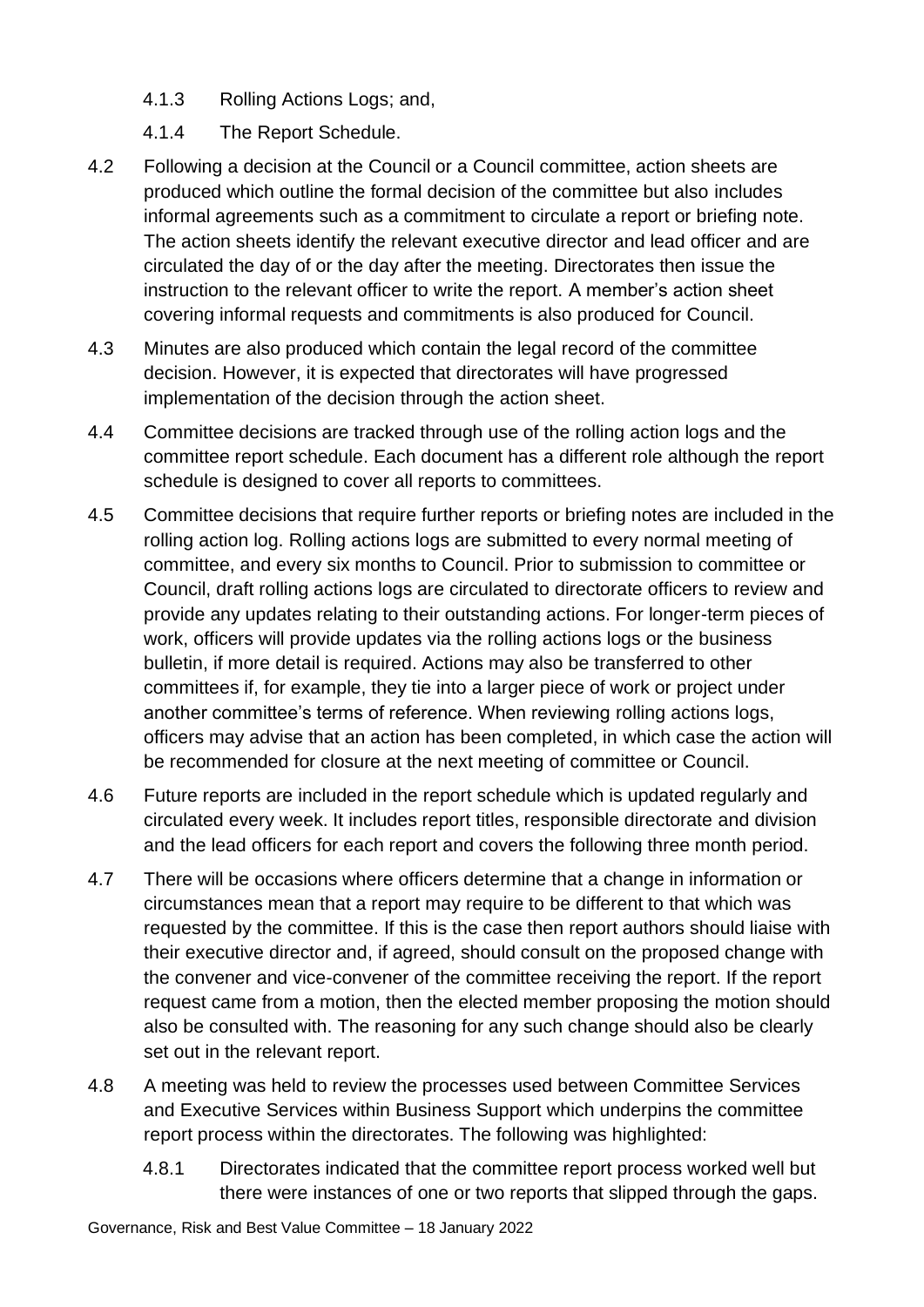This was often when there was a complicating factor such as the report needing to be authored by more than one directorate;

- 4.8.2 Clarity in relation to who should do what between Committee Services and Executive Services should be improved;
- 4.8.3 There was an example of a useful meeting between the two teams following a committee which dealt with any issues from the previous committee and looked ahead;
- 4.8.4 Reports are often submitted very close to the deadlines to both Executive Services and Committee Services. This means there is little opportunity to check the report;
- 4.8.5 The volume of reports is so significant that it is difficult to implement best practice. Often there is a need to just process the reports; and,
- 4.8.6 Timescales and the lead in times for Agenda Planning Meetings and Committees are often very tight and difficult to comply with.

#### **Case Studies**

- 4.9 Two particular cases were asked to be reviewed. One involved a decision following motions by Councillors Doggart and Howie at the June 2021 Council meeting. The decision noted the recent report form the Mental Welfare Commission and, amongst other matters, asked for a proportionate and robust review of all cases of hospital discharges to care homes over the past 16 months. The subsequent report to the Policy and Sustainability Committee on 3 August 2021 did not cover this and the committee asked again for this report to be produced.
- 4.10 The Health and Social Care Partnership have reviewed this matter and concluded that it was an omission by officers. Officers were already working on an approach to review a sample of cases as part of the response to the Mental Welfare Commission prior to the Council meeting in June 2021 and did not fully incorporate the decision of Council into the report. The lessons learnt from this have been taken on board by the Partnership.
- 4.11 The second case involved the Policy and Sustainability Committee on 10 June agreeing 'that Full Council on the 24th June will receive an update report that will cover the progress made to resume youth work in community centres and in other locations. It should include how many community centres will be resourced by the council to open, what date they will be open from, what access will be allowed by other groups, what changes would be involved if Edinburgh were to move to Level 1 or 0, and how children's rights have been taken into consideration when making these plans.'
- 4.12 Council considered a report on 24 June 2021 on youth work in community centres and other locations but agreed that it did not fully cover the remit instructed by the Policy and Sustainability Committee. A further written briefing was requested to cover these points.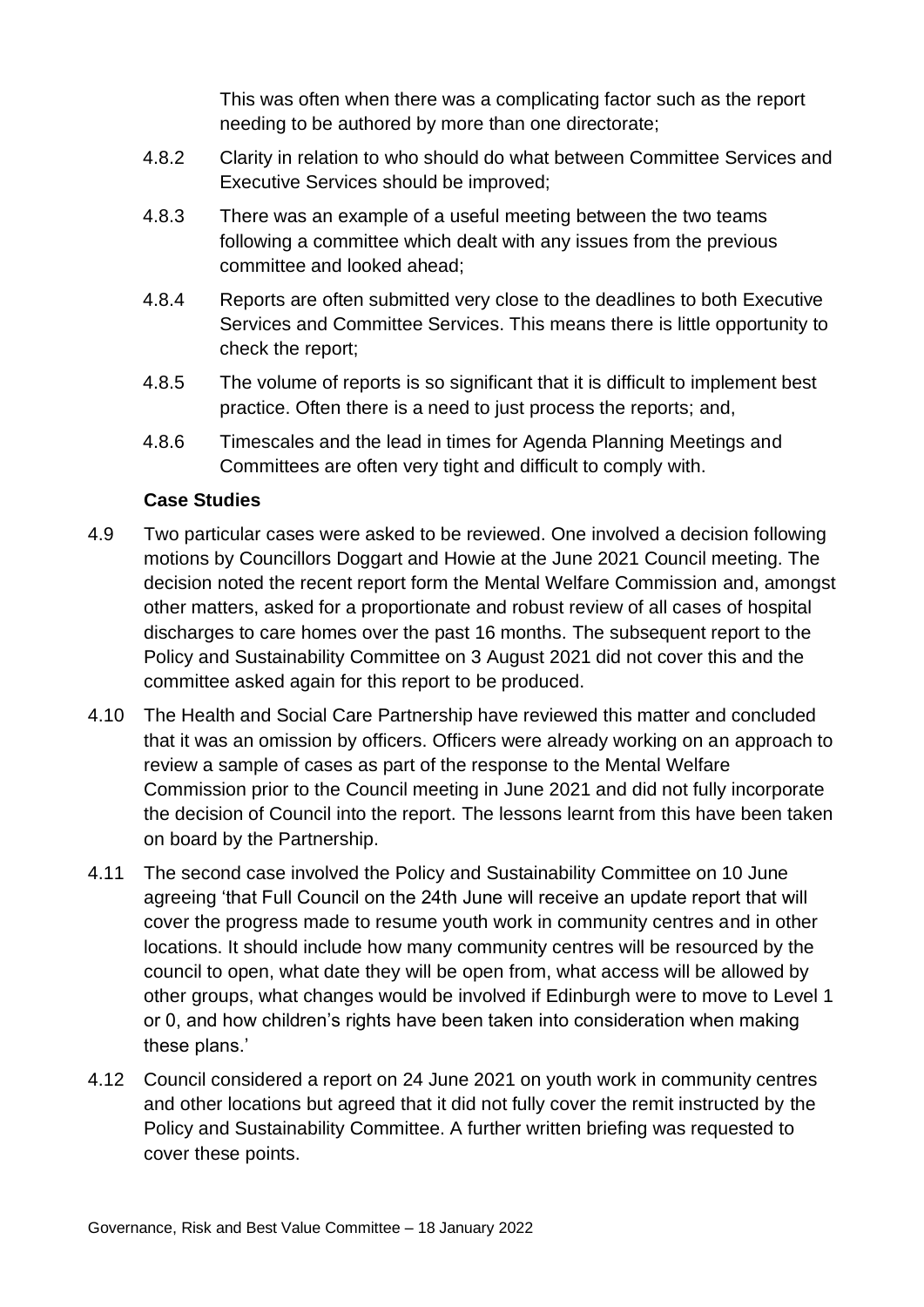- 4.13 On exploring why the request from the Policy and Sustainability Committee was not implemented it became clear that there were several factors that contributed to this:
	- 4.13.1 The complexity of the situation the service was examining how to reopen community centres and libraries across the City safely and in compliance with both Scottish Government guidance and Council policy on providing services in the pandemic.
	- 4.13.2 The short timescale between the committee and the Council with only 8 days between the committee decision and the publication of the Council papers.
	- 4.13.3 Complications caused by different reports from different committees being requested on community centres.
- 4.14 The resumption of community centres was a complex exercise which required the Interim Executive Director of Education and Children's Services to establish and personally lead a working group to ensure that the different strands were all being pulled together. This assisted the officers working on the resumption of service and ensured that they were supported in managing the process, including the briefing and reporting to elected members.

#### **Conclusion**

- 4.15 The review of the committee report processes took cognisance of the meeting with Committee Services and Executive Services and discussions and information provided by officers within the Health and Social Care Partnership and Education and Children's Services.
- 4.16 The report processes do appear to be sufficient to ensure that nearly all reports are dealt with properly. However, the process does not have sufficient checking in place to act as a safety net for those small number of reports in a year that do not fully follow the instructions of committee.
- 4.17 As has been reported previously, the Council has a significantly higher number of reports than other Councils in Scotland and this pressure puts significant strain on the committee report processes and means that resources are not able to fully check all reports.
- 4.18 That being said there are a number of improvements that can be made as follows:
	- 4.18.1 Committee Services as part of the Council 2022 project will review its processes and approach to committees including the report schedule with a view to improving the efficiency of the systems used;
	- 4.18.2 The relevant committee clerk and the relevant Executive Services staff will seek to have a regular meeting after every committee;
	- 4.18.3 The Head of Democracy, Governance and Resilience will have a bi-annual meeting with Executive Services to discuss any problems or issues with committee reporting;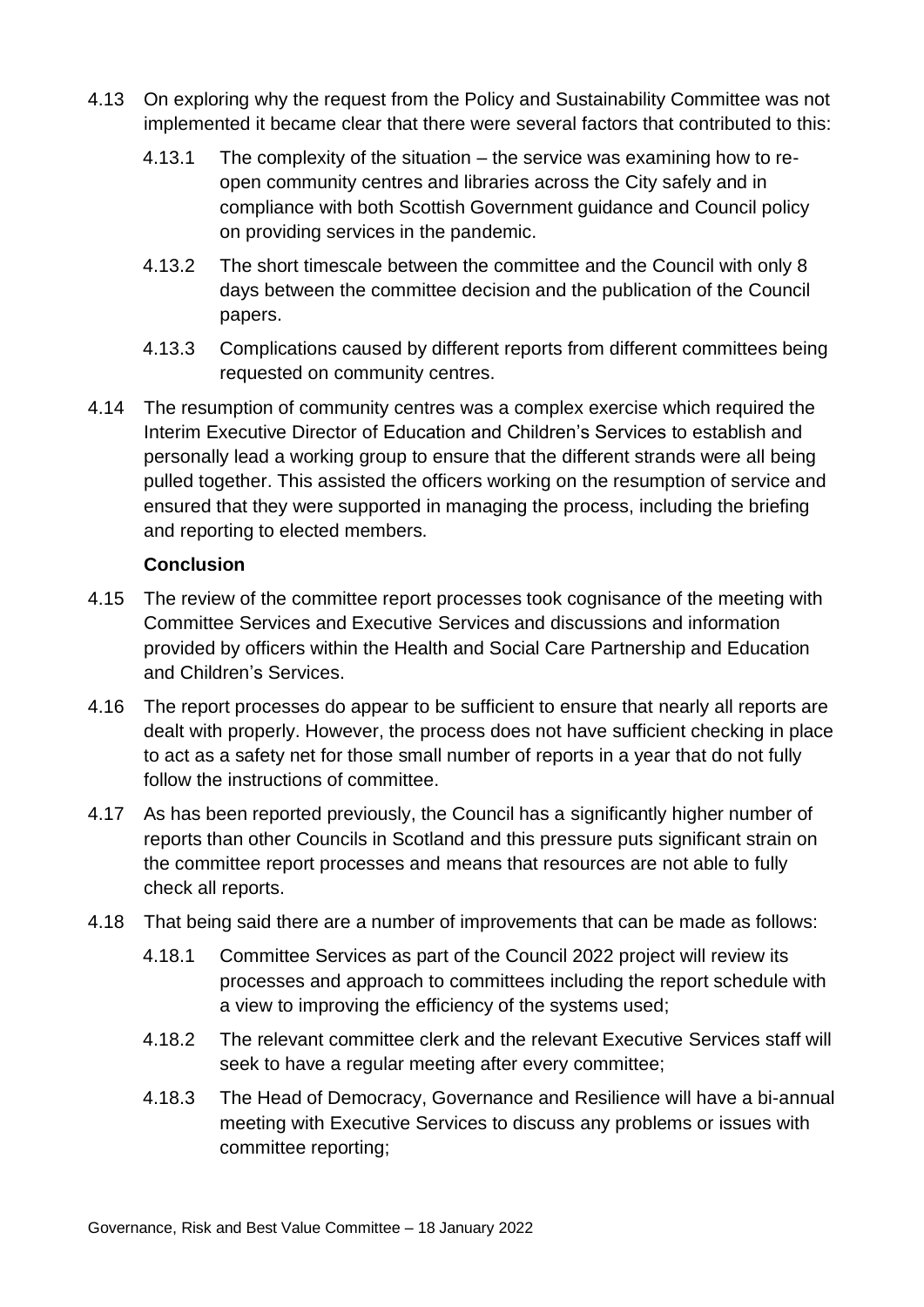- 4.18.4 Executive Directors have communicated with their teams to highlight the need to meet committee deadlines and ensure reports are with the relevant chief officer for approval in good time;
- 4.18.5 Circulate process to Directorates on changes to a requested report and,
- 4.18.6 Consideration will be given to any suggested changes or amendments to the committee system or Scheme of Delegation to allow for there to be higher quality reporting.

#### **Policy Register**

- 4.19 Internal Audit (IA) published a report into the Council's Policy Management Framework in Spring 2020. Control weaknesses were identified, in the design and ongoing application of the Framework across all Council Directorates and Divisions.
- 4.20 It was established that first (directorate and divisional) and second line (the former Strategy and Communications Division within Chief Executive's) responsibilities in relation to the framework had not been defined, agreed and communicated. A significant portion of the policies uploaded to the Council's online register were identified as out of date (142 of the 145 policies had missed their annual review date).
- 4.21 Whilst Integrated Impact Assessments (IIA) were incorporated into the policy management framework in November 2017, and Strategy and Communications had proactively supported IIA learning across the Council, the requirement to consider IIA requirements for both new and refreshed policies was not consistently applied.
- 4.22 Following the audit, a programme of work to improve the online register and the overarching framework was completed. This included:
	- 4.22.1 Refresh of orb information on policy framework;
	- 4.22.2 Amendment of templates and orb content to make clear that IIAs are required for all policies;
	- 4.22.3 Review of published policies by all directorates/divisions;
	- 4.22.4 Tidy up of online register to remove outdated policies and ensure consistency of template, labelling and information across categories;
	- 4.22.5 Revised definitions to ensure greater clarity;
	- 4.22.6 Clearly defined first and second line roles and responsibilities;
	- 4.22.7 Updates to the Orb to ensure all policy developers are aware of Integrated Impact Assessments (IIA) requirements;
	- 4.22.8 Creation of working group to explore digital solutions for registering and issuing policy reminders;
	- 4.22.9 Ongoing reviews and tidy-up of the policy register; and,
	- 4.22.10 Revised procedures for new policies and for the annual review of existing policies.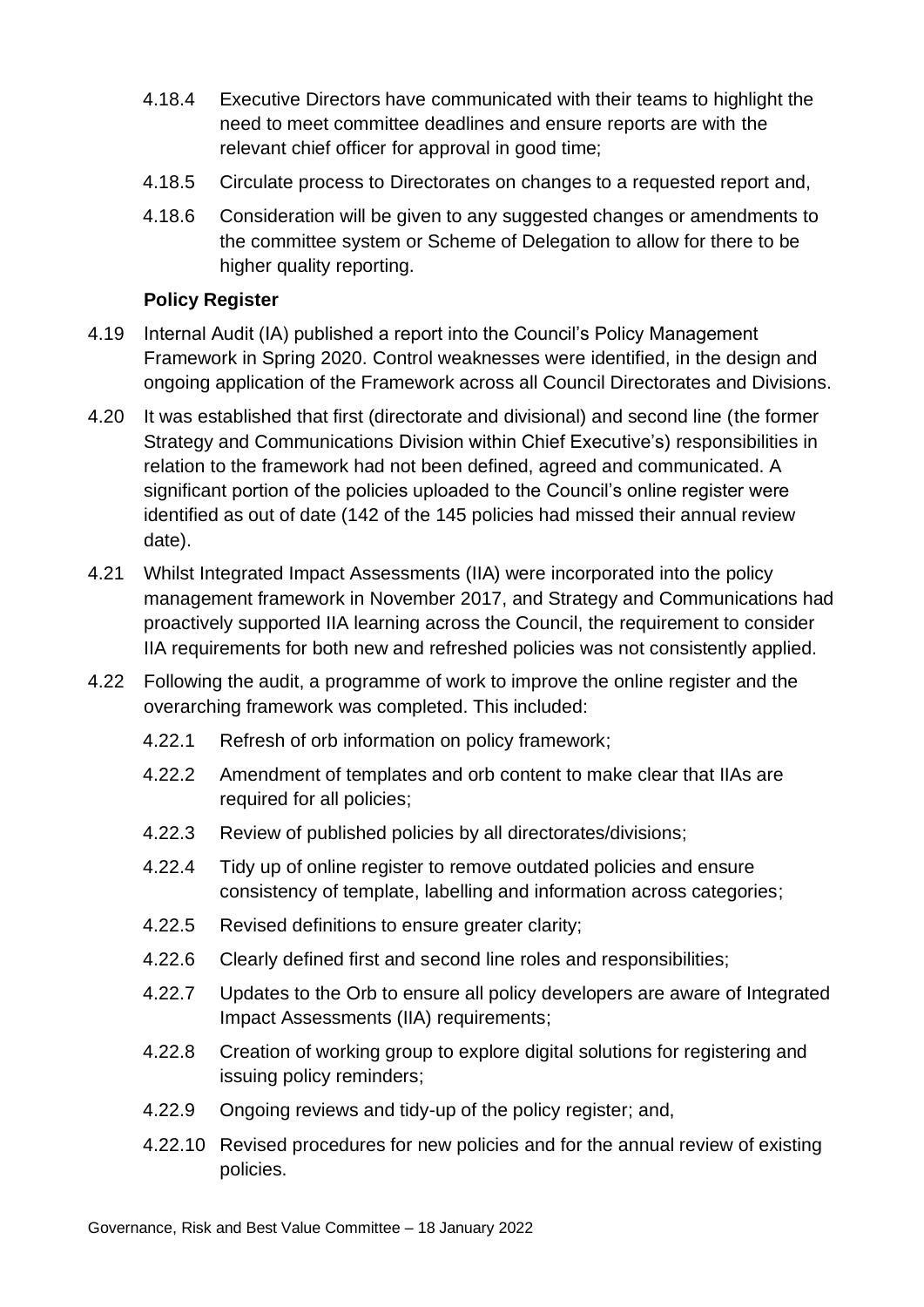# **5. Next Steps**

5.1 To implement the operational improvements highlighted in paragraph 4.17 and as part of the Council 2022 project examine where further improvement could be made.

# **6. Financial impact**

6.1 There is no financial impact as a result of this report.

# **7. Stakeholder/Community Impact**

- 7.1 Discussions were carried out with Committee Services, Executive Services and officers within the Health and Social Care Partnership and Education and Children's Services Directorate.
- 7.2 The Council's processes in relation to the committee system, the policy register and its duties under the Local Government (Scotland) Act 1973 were considered within this report.

### **8. Background reading/external references**

8.1 [Local Government \(Scotland\) Act 1973](https://www.legislation.gov.uk/ukpga/1973/65/contents)

# **9. Appendices**

- 9.1 Appendix 1 Annual review procedure for policies
- 9.2 Appendix 2 Submission of a new policy procedure.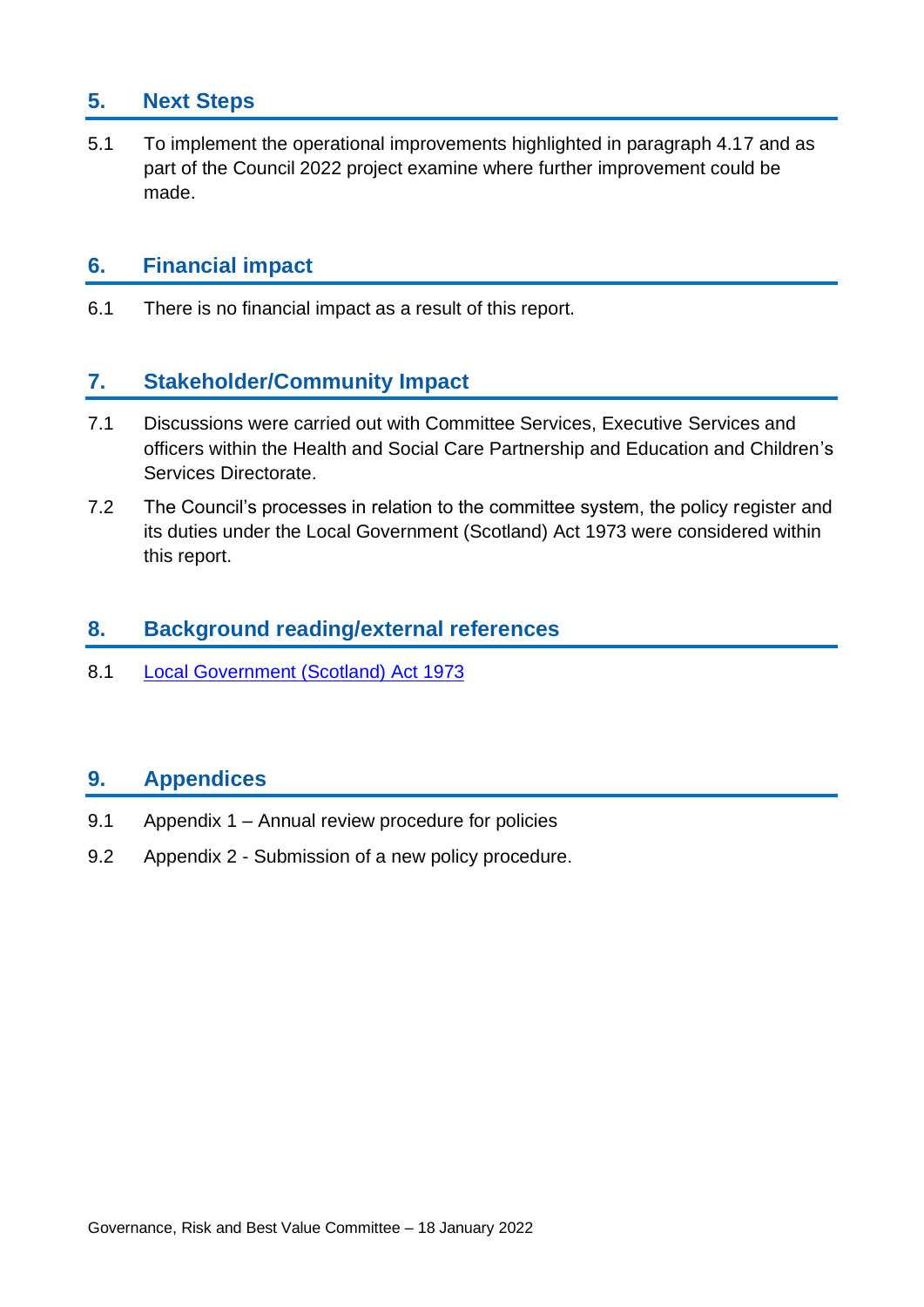#### Appendix One

#### **Annual Review Procedure**

#### **First line Second line**